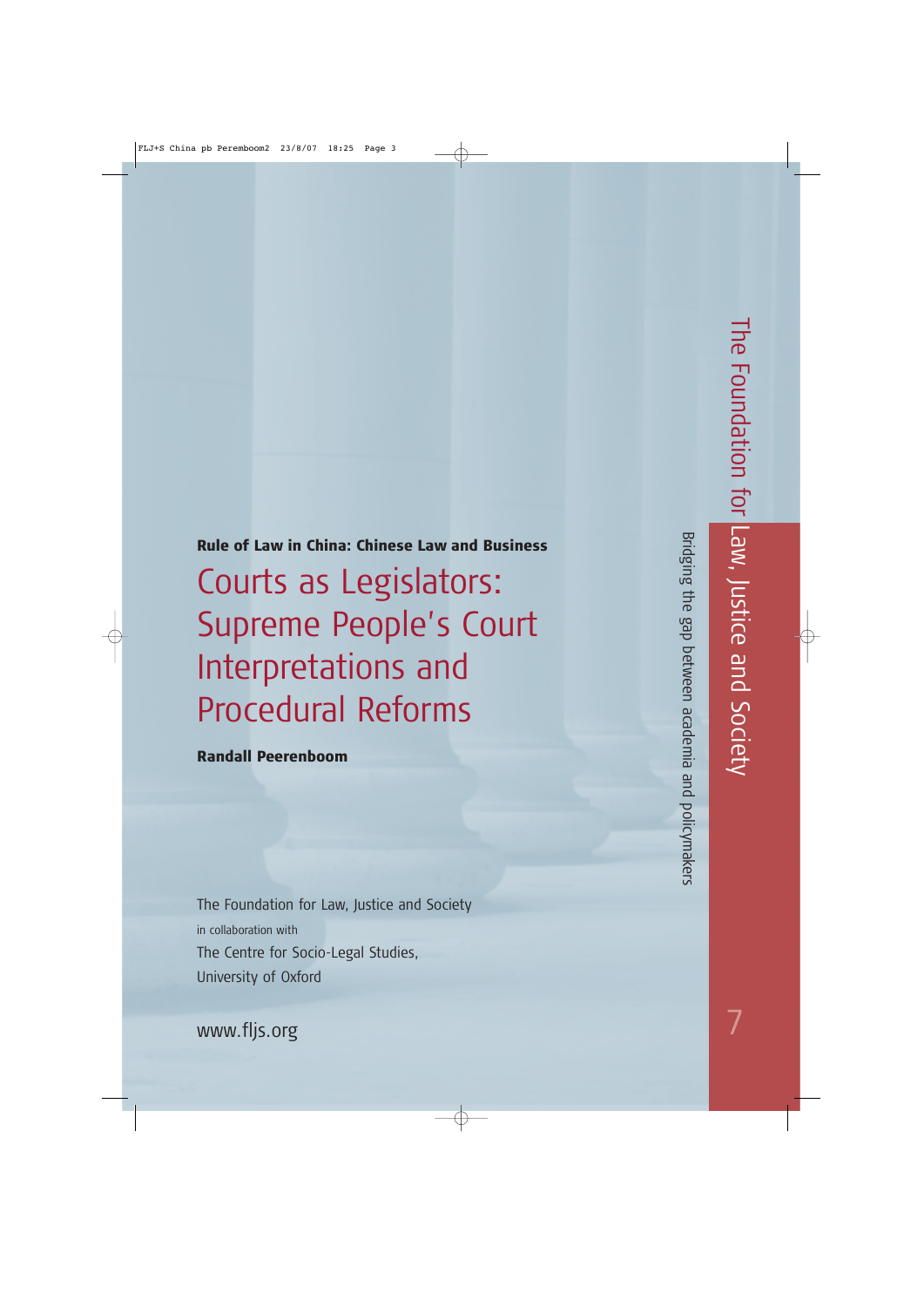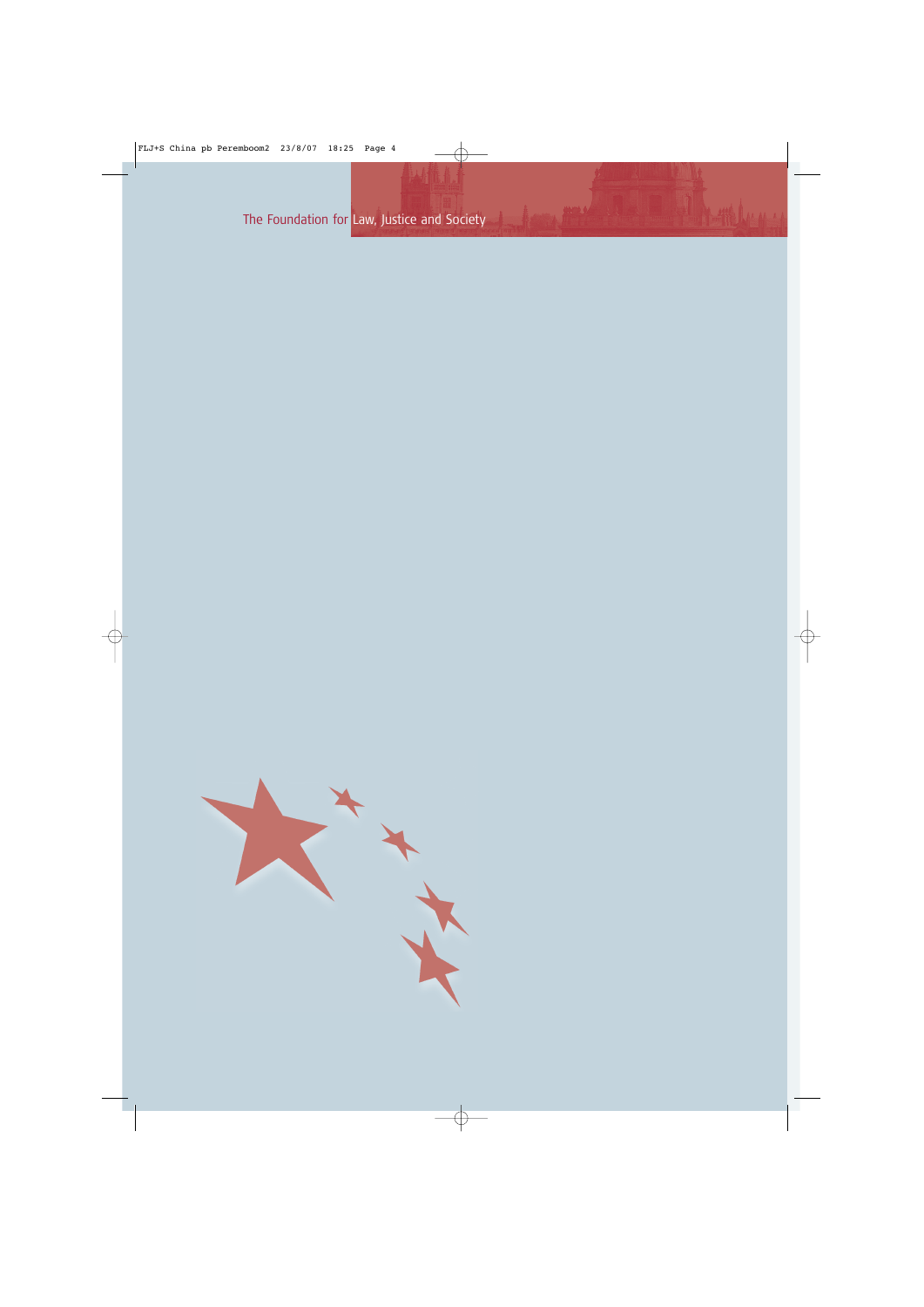## Executive Summary

- Courts in China today often act like legislative bodies, making law by issuing interpretations of laws that are binding on the courts. The general trend in China has been towards more transparency and greater public participation in legislative law-making and administrative rulemaking processes. In contrast, the judicial interpretation process is less transparent, with significantly less room for public participation.
- Every year the Supreme People's Court (SPC) issues a variety of interpretations, regulations, notices, replies, opinions and policy statements (collectively, 'interpretations'). Most are binding on the courts; others are highly persuasive and likely to be followed by the courts. Sometimes they are rather general; other times they are very specific and issued in response to an inquiry from a lower court in regard to a particular case pending before the court.
- SPC interpretations play a valuable role in the legal system. Existing laws and regulations are often too vague or fail to address many of the issues that arise in practice and frequently make their way to the courts. While in theory the courts should be able to seek guidance from the issuing entity, the National People's Congress (NPC) Standing Committee and other bodies have been too busy drafting new laws and regulations to issue interpretations clarifying existing laws. SPC interpretations therefore provide timely and specific responses to concrete issues.
- Nevertheless, the various SPC interpretations raise a number of concerns, including that the SPC lacks the authority to issue interpretations, and that the legislative role of the SPC is at odds with the proper role of courts in a civil law system.
- The biggest concern however is that the SPC is acting like a legislative body, and yet is not adhering to recent reforms of law-making and rule-making processes to increase transparency and public participation. The failure to adopt such reforms undermines the legitimacy of the SPC interpretations, and in some cases leads to decisions that are not well-considered or consistent with existing laws and regulations.
- On the positive side, the SPC is aware of the need to improve the process. The SPC has begun to solicit public comments on some interpretations. In addition, the SPC's Second Five-Year Agenda, released in December 2005, promises further reforms to the procedures for drafting interpretations and to improve their quality.
- The SPC should give teeth to the general reform recommendations in the Second Five-Year Agenda by promulgating detailed rules for hearings and a notice and comment system that provide the general public with a greater say in the drafting of interpretations and other quasi-legislative documents.
- These reforms are within the power of the court, and thus more readily implemented. In contrast, the problem of SPC interpretations being inconsistent with the constitution, NPC laws or the regulations of other state organs highlights the need for a constitutional review body. The SPC is in effect making the law. It cannot review its own law for constitutionality or consistency with other laws and regulations. Nor can the SPC decide where SPC regulations rank in the legislative hierarchy.
- The need for a constitutional review body has been much debated in China. The creation of such a body is not within the power of the SPC. Nor is it likely to occur in the near future. Nevertheless, there is growing pressure to address the issue.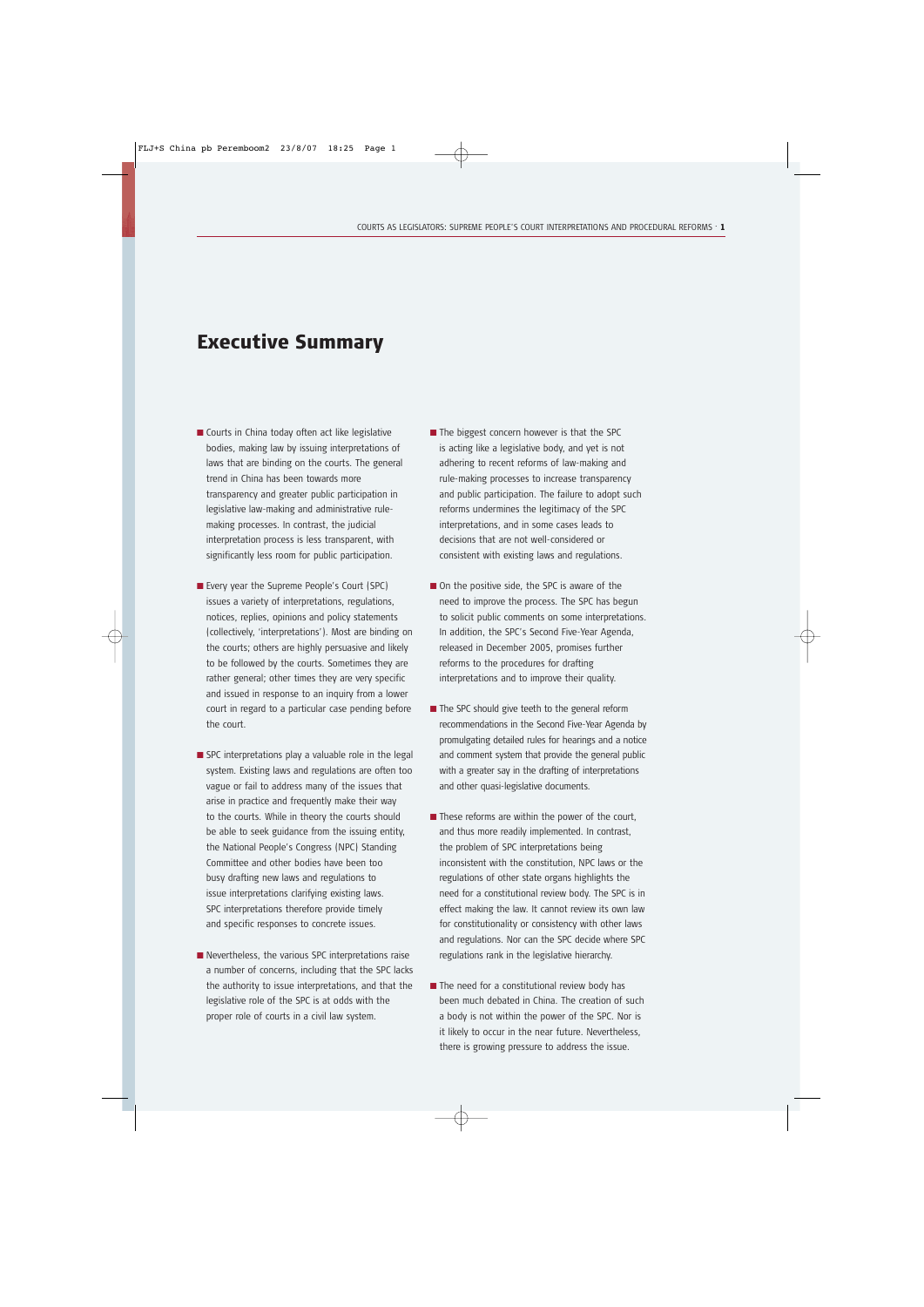# Courts as Legislators: Supreme People's Court Interpretations and Procedural Reforms

Courts in China today often act like legislative bodies, making law by issuing interpretations of laws that are binding on the courts. The general trend in China has been towards more transparency and greater public participation in the legislative law-making and administrative rule-making processes. In contrast, the judicial interpretation process is less transparent with significantly less room for public participation.

#### *The nature of SPC interpretations*

China's legal system is based on a civil law system imported from Germany via Japan, although it is now a mixed system with elements of common law, socialist law and traditional law. In comparison to courts in common law systems, Chinese courts have little or no power to 'make law'. Their role is to apply law to the facts. If the laws or regulations are unclear, the courts are supposed to seek guidance and clarification from the entities that promulgated the laws or regulations.

In practice of course, the situation is somewhat more complicated and fluid. Courts inevitably must interpret laws in deciding cases. They no doubt sometimes interpret them in ways that are not consistent with the intent of the promulgating bodies, thus 'making law' in this limited sense. Yet this is no different to the operation of courts in any system of civil law, and is consistent with the general principle that courts apply laws made by legislative entities and regulations made by administrative agencies.

What is distinctive about China's legal system is that the Supreme People's Court (SPC) makes law in a much more direct and highly visible way. Every year the SPC issues a variety of interpretations, regulations, notices, replies, opinions and policy

statements (collectively, 'interpretations').<sup>1</sup> Most are binding on the courts; others are highly persuasive and likely to be followed by the courts. Sometimes they are rather general; other times they are very specific and issued in response to an inquiry from a lower court in regard to a particular case pending before the court.

For example, the SPC has issued interpretations of laws passed by the National People's Congress (NPC) or its Standing Committee, including the Contract Law, Marriage Law, Security Law, Civil Procedure Law, Criminal Law and most other major laws. These interpretations, which may include more articles than the original law itself, clarify terms, fill in lacunae or operationalize ideas in the original law.

Take the issue of whether American or Chinese law would apply if an airplane made in America crashes in China because of a defective engine. The *General Principles of Civil Law* states that the law of the place 'where an infringing act occurred' shall apply in handling compensation claims for any damage caused by the act. But is that where the faulty engine was made, or where the plane crashed? The Supreme Court's interpretation of the law clarified the general issue, stating that 'the place where an infringing act occurred' includes the place where the act was committed *and* where the consequences of the act occurred. Where the two are different, the court may choose the governing law of either place.

1. The Supreme Court's 1997 regulation on judicial interpretations creates three general categories of interpretation: interpretations, regulations and replies. Interpretations in the narrow sense address general issues, in contrast to replies which are responses to specific inquiries from courts. Regulations refer to opinion and general standards. The same regulations also state that judicial interpretations will be legally effective and can by cited by courts in their judgments.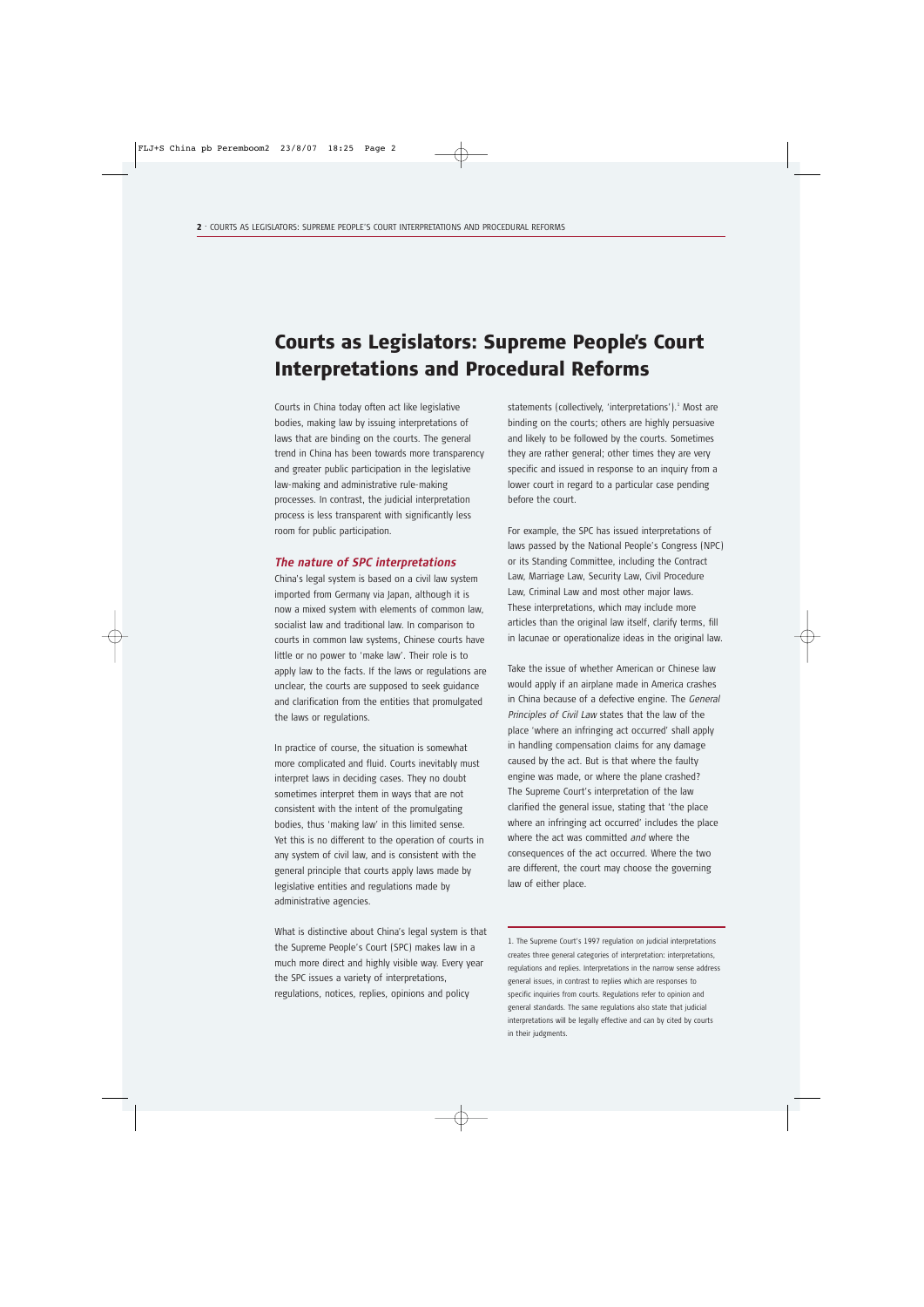In addition to interpretations of laws, the SPC promulgates regulations regarding the work of the courts. For instance, in early 2000, the SPC issued the *Regulations of the Supreme Court Concerning Several Issues Related to the Unified Administration of Enforcement Work by the High People's Courts*. The regulation sought to improve enforcement of court judgments and arbitral awards by, among other things, allowing higher level courts to intervene when lower level courts were encountering difficulties in enforcement.

The SPC also issues policy statements, such as *Opinions on Utilizing Fully the Role of Adjudication to Provide Judicial Protection and Legal Services for Economic Development*. Such measures are almost always in response to policies first announced by the Chinese Communist Party, the NPC or central level government ministries.

The SPC will also issue replies to inquiries from lower courts on specific issues that arise in the course of litigation. Thus, the SPC replied to the Sichuan High Court that People's Republic of China (PRC) courts may accept cases seeking to enforce a Taiwanese mediation agreement when the agreement was the result of court-sponsored mediation, but not when the mediation was conducted by other civil organizations.

In addition, the SPC publishes leading cases that have a quasi-precedential value. The cases may be edited to bring the factual and legal cases more clearly into focus.

Finally, the SPC sometimes participates in the NPC law-drafting process, as it did for the Judges Law and Lawyers Law.

### *The valuable role played by SPC interpretations*

SPC interpretations play a valuable role in the legal system. China had to construct a legal system virtually from scratch when it embarked on market reforms in 1978. At the time, China lacked even the most basic laws such as a comprehensive criminal

code, civil law or contract law. The response has been a legislative onslaught the pace and breadth of which has been astounding. Between 1976 and 1998, the NPC and its Standing Committee passed more than 337 laws, and local people's congresses and governments issued more than 6000 regulations.

Nevertheless, existing laws and regulations are often too vague or fail to address many of the issues that arise in practice and frequently make their way to the courts. While, in theory, the courts should be able to seek guidance from the issuing entity, the NPC Standing Committee and other bodies have been too busy drafting new laws and regulations to issue interpretations clarifying existing laws.

SPC interpretations therefore provide timely and specific responses to concrete issues. Without SPC interpretations, the legal system would grind to a halt. Business people would have to wait for years for the legislative bodies to respond to inquiries before the courts could decide cases.

#### *Problems and concerns*

The various SPC interpretations raise a number of concerns, including that the SPC lacks the authority to issue interpretations, and that the legislative role of the SPC is at odds with the proper role of courts in a civil law system.

The constitution does not provide a clear basis for SPC interpretation. Rather, the SPC relies primarily on a delegation from the NPC to issue interpretations regarding the application of laws to specific issues arising in the course of trials. Nevertheless, doubts remain about whether the scope of the delegation is sufficiently broad to authorize general interpretations of law.

Supporters hoped the Law on Legislation would expressly authorize the SPC to issue interpretations. However, the Supreme People's Procuratorate (SPP) opposed the suggestion on the grounds that the SPP's right to issue interpretation should also be recognized.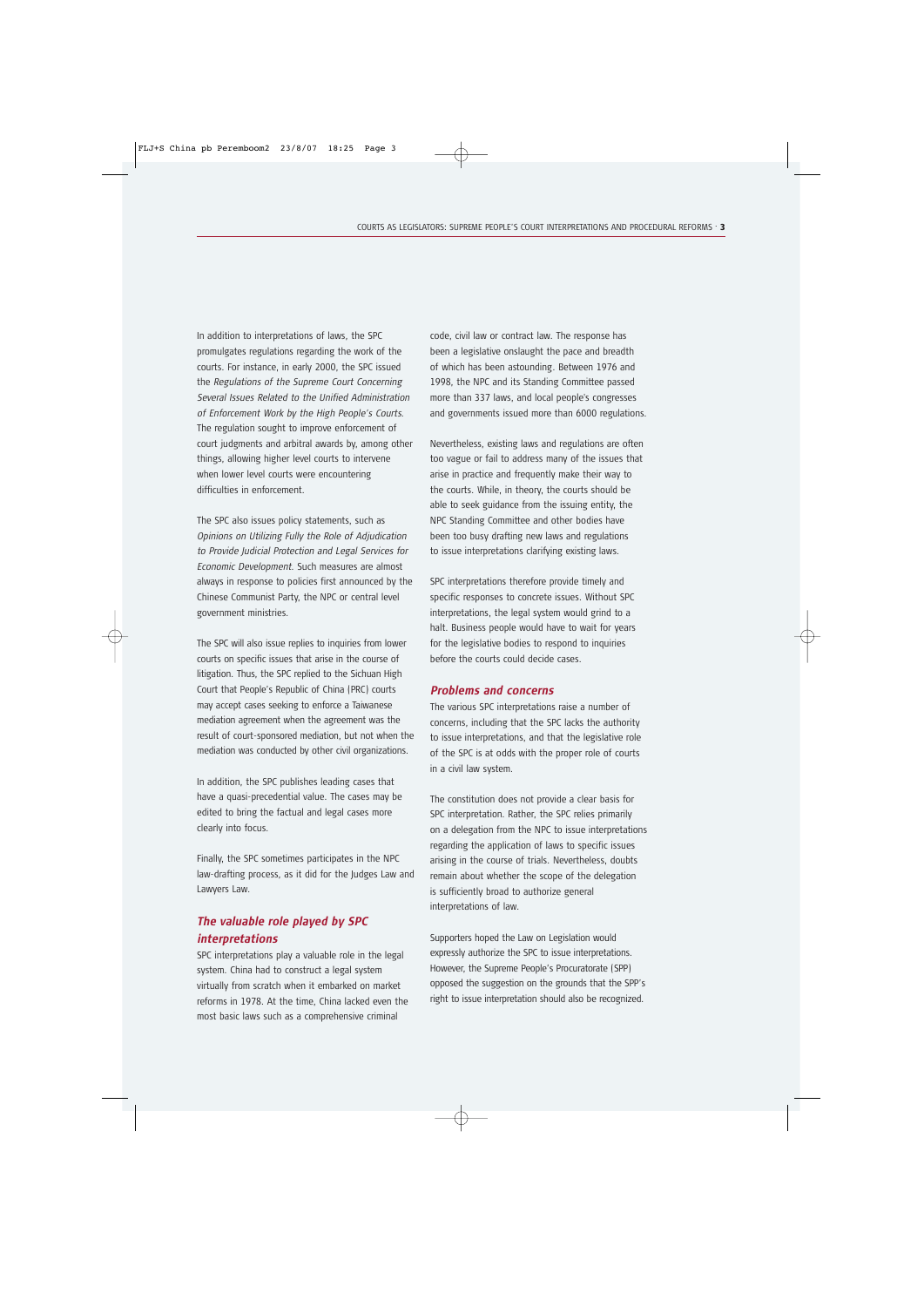The SPP's right to issue interpretations is even more controversial. The SPC and SPP have clashed in their interpretation of key provisions of the Criminal Procedure Law and Criminal Law, mainly because the SPP tends to take a more conservative position on many law and order issues. Not surprisingly, many legal reformers and scholars opposed the SPP's attempt to have its right to interpretation written into the Law on Legislation.

The final result was a compromise: the Law on Legislation did not authorize either the SPC or the SPP to issue interpretations, leaving the issue of authority unresolved. Even assuming the SPC has the right to issue interpretations, the scope would appear to be more limited than the current wide range of interpretations, opinions and regulations.

Another issue is how much deference lower courts must give to broad policy statements such as the need to consider macroeconomic factors in deciding cases, or to remain diligent in the campaign to 'strike hard' at crime. Some commentators have argued that such statements are inconsistent with the rule of law and an independent judiciary. Courts are to apply the law to the facts in the case before them, rather than to engage in social engineering based on vague policy objectives that have not been passed into law. If government leaders want to change the law to reflect macroeconomic concerns or to increase the penalties for criminals, they may do so. But until they do, judges may only apply the law as it exists.

This view understates the amount of discretion often given to judges in the existing laws, and the role of policy considerations in judging. For instance, judges may opt for heavier or lighter punishments within a range set out in law. Similarly, many factors may influence a decision in a particular case, including public policy arguments about whether deciding a case in a certain way will lead to economically efficient or welfare enhancing results.

Nevertheless, at times, broad policy statements may create a conflict in particular cases where the law is clear, but at odds with the SPC's latest policy objectives.

The practice of higher courts issuing replies in specific cases has been criticized for depriving the litigant of the right to appeal, since the higher court will already have decided key issues, albeit in the absence of a complete record and without the parties having had the opportunity to present their case.

Perhaps the biggest concern, however, is that the SPC is acting like a legislative body, and yet is not adhering to recent reforms of the law-making and rule-making processes to increase transparency and public participation. The failure to adopt such reforms undermines the legitimacy of the SPC interpretations, and in some cases leads to decisions that are not well considered or consistent with existing laws and regulations. A recently issued interpretation illustrates the problems.

### *The SPC Commercial and Maritime Meeting Minutes*

In November 2005, over 200 senior judges including court presidents and the heads of the maritime and foreign-related litigation divisions met in Nanjing. SPC President Xiao Yang delivered the keynote speech, and on 26 December, the SPC issued the *Second National Foreign-related Commercial and Maritime Trial Work Meeting Minutes*. The SPC expressly instructed lower courts to follow the Minutes' 153 articles, reporting back to the Court if they encountered any problems in the process of implementation.

In general, the Minutes are very professional, with much that foreign investors will welcome. They clarify a host of litigation issues, including jurisdictional issues in cases involving foreign-invested enterprises and the recognition, enforcement and the setting aside of arbitral awards.

The Minutes also strengthen the hand of companies in combating fraudulent conveyance by providing that if one party transfers all or part of its assets to a third party, the arbitration agreement is still valid unless the parties agree otherwise, or the third party did not know about the arbitration agreement at the time of transfer.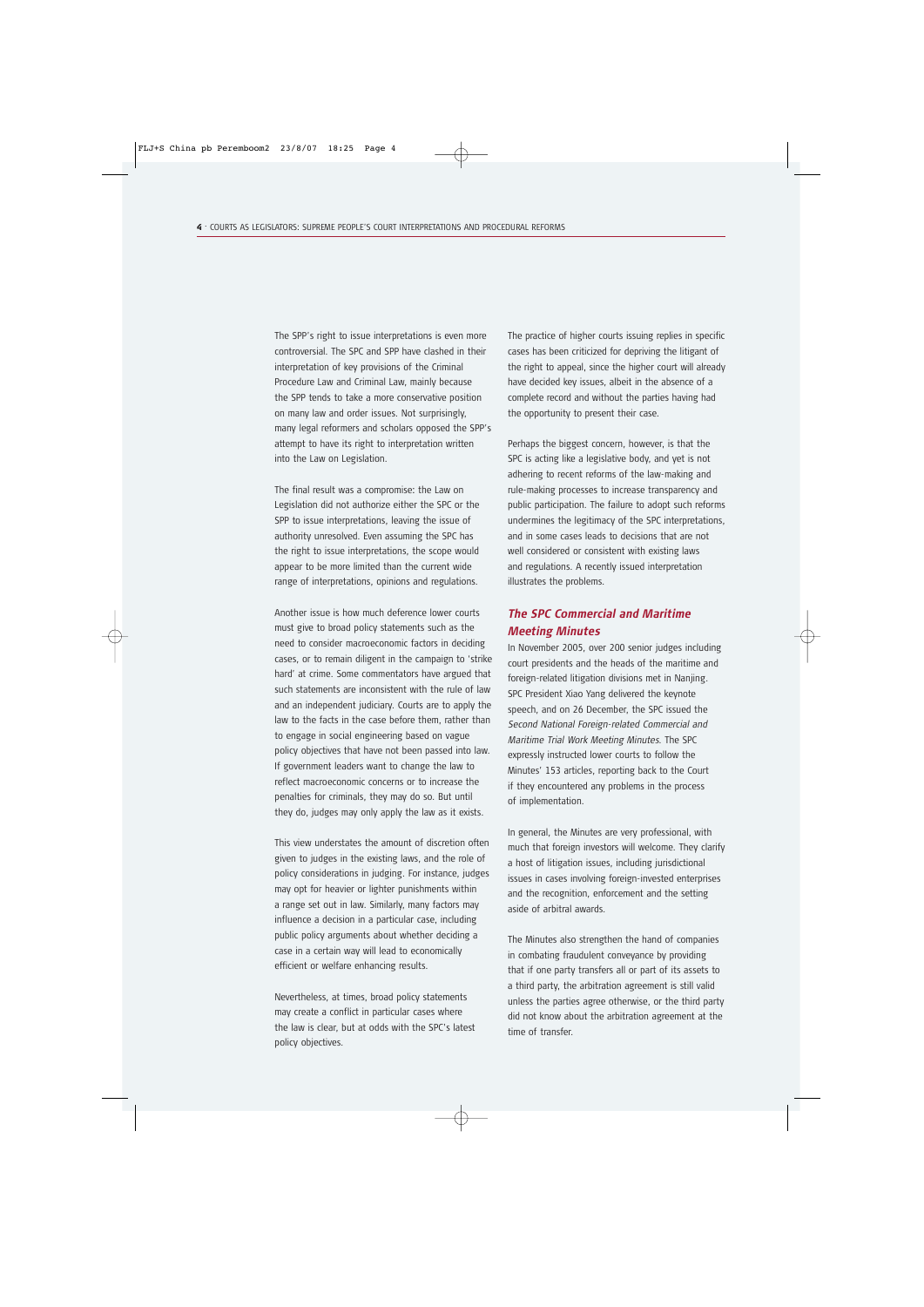In the past, a number of regulations dealt with the procedures for serving process on foreign parties. Yet many issues were unresolved, including the relationship of the various regulations to the 1965 Hague Convention on the Service Abroad of Judicial and Extrajudicial Documents in Civil and Commercial Matters, of which China is a member. In clarifying many of these points, the Minutes generally adopt a practical approach. For example, the court may now make a public announcement on a special website for foreign and maritime litigation along with publishing an announcement in domestic or overseas newspapers. The Minutes also allow for service by fax or email if the notifying party receives a return confirmation.

While welcome in many respects, the Minutes take a controversial position on some issues, and are sure to give rise to complaints of runaway judicial activism and usurpation of legislative authority.

The Minutes take an aggressive position on the jurisdictional reach of PRC courts, providing that PRC courts may still hear a case even if foreign courts have already accepted or even decided a case. Furthermore, the Minutes give the courts considerable leeway, simply stating that PRC courts will decide based on the particular circumstances of the case.

Similarly, the Minutes break new ground in introducing a *forum non conveniens* mechanism that would allow parties to argue that Chinese courts should not hear a case if there is a more appropriate forum in another country. However, the standards for obtaining dismissal are unduly restrictive. PRC courts may dismiss a case if it does not affect the interests of a Chinese citizen, legal person or other organization. In addition, the court will dismiss the case only if the main facts of the case did not occur in China, the applicable law is not PRC law and PRC courts would have trouble determining the facts and applying the law.

In other words, PRC courts will only dismiss the highly unusual case involving only foreign parties who decide to bring suit in China even though the dispute arose elsewhere and is governed by foreign law.

The Minutes also take an aggressive position on applicable law, siding in favour of Chinese law when in doubt. PRC law must now govern the equity transfer agreements of shareholders to joint ventures and wholly owned foreign enterprises if a PRC party is involved. This arguably conflicts with *Several Regulations Regarding Alterations to the Equity Interests of Investors in Foreign Invested Enterprises,* issued by the Ministry of Foreign Trade and Economic Cooperation (now the Ministry of Commerce) and the State Administration of Industry and Commerce in 1997.

Such conflicts directly raise the issue of the authority of SPC's interpretations and their place in the legislative hierarchy. These are exactly the sorts of issues that parties hoped the NPC would address when it passed the Law on Legislation.

The Minutes also provide that if the parties' choice of foreign governing law circumvents mandatory or restrictive provisions of PRC laws or administrative regulations, or violates basic principles of PRC law or public interest, then the foreign law will not apply.

This could spell trouble for foreign technology transferors given that PRC law provides that the party that improves the technology owns the improvements. If parties choose foreign governing law in a technology licence agreement, which provides that all improvements belong to the licenser or requires the licensee to assign the rights to all improvements to the licenser for some nominal fee, would PRC courts then apply PRC law and invalidate those provisions?

Similarly, many contracts would require approval under Chinese law from PRC approval authorities, including loan agreements that are regularly governed by English or New York law. If such contracts are governed by foreign law, and no approval is obtained, would the courts then refuse to apply the law chosen by the parties?

The Minutes also attempt to deal with the practical issue of how Chinese judges are to determine what the applicable foreign law is. The Minutes provide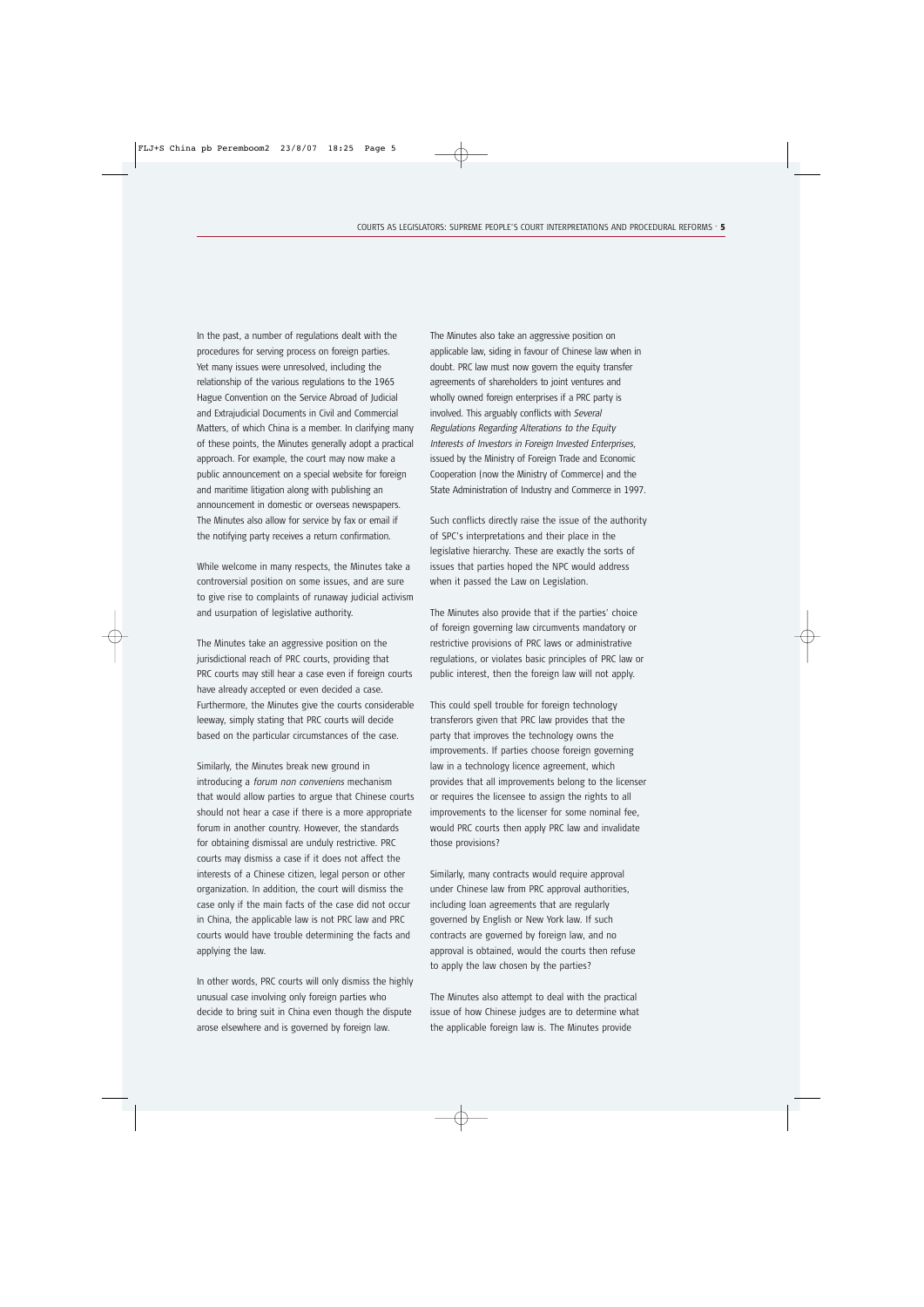that parties may rely on expert witnesses, law firms and other legal service organizations, as well as international organizations. The parties or their representatives or experts may cite statutory law, case law and legal commentaries. The parties may also ask the courts for assistance if need be.

So far, so good. However, problems arise if there is a dispute as to what the applicable law is on a particular issue. If the parties disagree about the law or there is a difference of opinion among experts, as will no doubt often be the case, then the court will conduct its own investigation. When the court is unable to ascertain what the relevant law is, the court will apply PRC law.

This provision itself requires further interpretation. However, if it means that PRC courts can decide that the foreign law is unclear on the particular issue based on conflicting expert testimony and then apply PRC law, the courts will have tremendous discretion. They will often end up applying PRC law, frustrating the intent of the parties and most likely aiding one of the parties at the expense of the other.

By far the most controversial aspect of the Minutes, however, is the prevention of foreign citizens or nationals from leaving China. Chinese courts may prevent a party or the party's legal representative or 'responsible person' from leaving the country before a case is completed if there is the possibility of avoiding litigation or failing to fulfill one's legal duties, and the person's departure would make it difficult to hear the case or enforce the judgment. The court can order the confiscation of the person's travel documents. The person will be released if a valid guarantee is provided equal to the amount in controversy.

The Minutes do not contemplate an interlocutory procedure where the person detained could argue that the case has been brought simply for harassment purposes. Nor do the Minutes address which party bears the burden of proof, or what the standards will be for showing that there is a risk that a party will not return for the trial or will not fulfill his or her legal duties.

Chinese companies involved in disputes with their trading partners or their joint venture partners might now be able to sue a foreign party, ask for an absurdly high amount of damages, and then demand that the foreign party or their key management personnel be prevented from leaving China.

The SPC cites a 1987 regulation from the early years of the reform period as the basis for their decision. However, the constitution, the 1996 Administrative Punishment Law and the 2000 Law on Legislation require any restriction of personal freedom be based on a law (*falu*) passed by the NPC or its Standing Committee. Preventing a person from leaving China would seem to be a limitation of personal freedom. Thus, the SPC would not appear to have the authority to impose a limitation on its own, and the 1987 regulation is not a law.

### *Policy implications: the need for more transparency and public participation*

The SPC is acting like a legislative body, and yet it has not taken steps to keep up with the reforms that have made the law-making and administrative rulemaking processes more transparent and open to public participation.

The Law on Legislation required that drafters consider opinions on all laws by holding conferences, discussion meetings, evidentiary hearings and so on. Most draft laws are distributed to relevant entities, organizations and experts. The drafts of important laws are now also made available for public comment by government entities, interest groups and citizens.

China does not yet have a comprehensive administrative procedure law, although the NPC is currently drafting one. However, there are various central level regulations that contain provisions regarding procedures for administrative rule-making. As is often the case, local governments have also gone ahead and passed their own procedural laws.

Hearings for NPC laws and administrative rules have become more common in recent years. The State Environmental Protection Agency, for instance,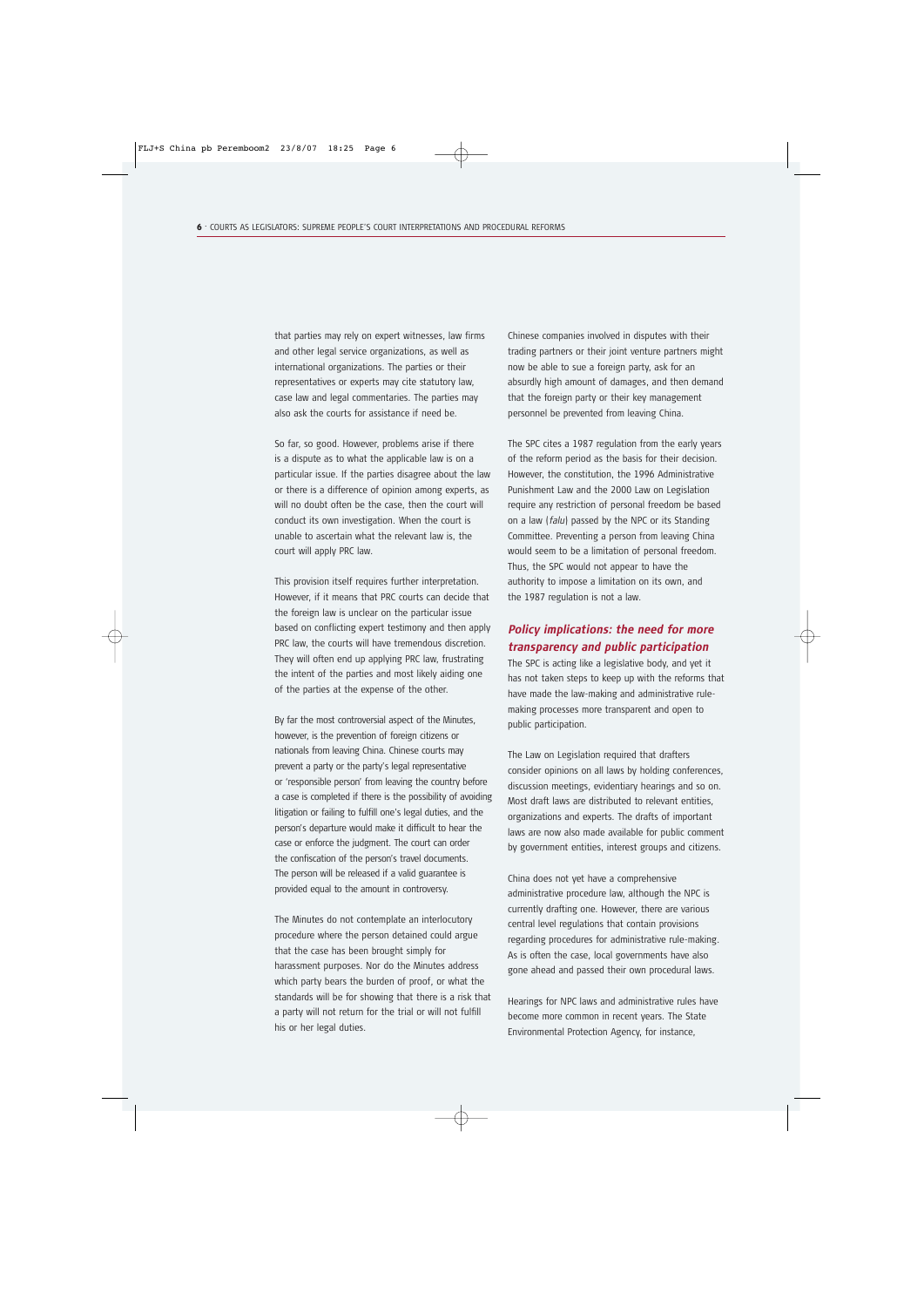recently issued regulations enhancing the role of public participation in the environmental impact assessment process. Developers and EPA officials are now required to disclose information at various stages in the process.

There are currently numerous projects and experiments that seek to address a range of practical issues such as when hearings should be held, how the public is to be notified, who should be able to attend and speak at the hearings (especially if the number of people wishing to attend the hearing and speak is very large), how hearings should be conducted, and how the government should respond to inquiries or recommendations from the public.

When acceding to the World Trade Organization, China also agreed to establish an official journal dedicated to the publication of all trade-related laws, regulations and other measures, and to provide a reasonable period for comment before such laws, regulations and measures are enforced. Unfortunately, there is no requirement that interested parties be allowed to comment before the acts are promulgated. However, in practice, groups such as the US–China Business Council or various international chambers of commerce are often asked for their input.

In keeping with the general trend toward more openness, the State Council and NPC are considering a national freedom of information law. More than 20 provincial and municipal governments have already passed open government information regulations. Most government agencies now also have websites where regulations and other information are available to the public.

The government has also experimented with citizen committees to supervise and advise on government work. Beginning in October 2003, the procuracy established citizen supervision committees in ten provinces. The system is now used by 86 per cent of procuratorates nationwide. The committee is charged with conducting independent appraisals of cases the procuracy placed on file for investigation but later decided to withdraw or terminate prosecution.

The SPC, for its part, also solicits expert opinion, and carries out considerable research on the various topics, including research of how other legal systems handle similar issues, before issuing major interpretations. The SPC also solicits public comments on some draft interpretations. However, the SPC does not hold hearings open to the public, or solicit comments from the general public on all of the various forms of interpretations, opinions, minutes and other quasi-legislative pronouncements.

On the positive side, the SPC is aware of the need to improve the process. The SPC's Second Five-Year Agenda, released in December 2005, promised reforms to the procedures for drafting interpretations and to improve their quality. The Court will regularly amend, abolish and compile interpretations, and regularize the system of filing interpretations with the NPC Standing Committee.

The SPC also sought to address concerns about the practice of issuing replies to lower level courts. The Second Five-Year Agenda recommends that lower courts submit cases that involve generally applicable legal issues to the higher court directly for hearing, rather than seeking advice. This would eliminate the problem of the higher court deciding issues in cases that it does not hear, and also preserve the integrity of the appeal process.

These reforms are within the power of the court, and thus more readily implemented. In contrast, the problem of SPC interpretations being inconsistent with the constitution, NPC laws or the regulations of other state organs highlights the need for a constitutional review body. The SPC is, in effect, making the law. It cannot review its own law for constitutionality or consistency with other laws and regulations. Nor can the SPC decide where SPC regulations rank in the legislative hierarchy.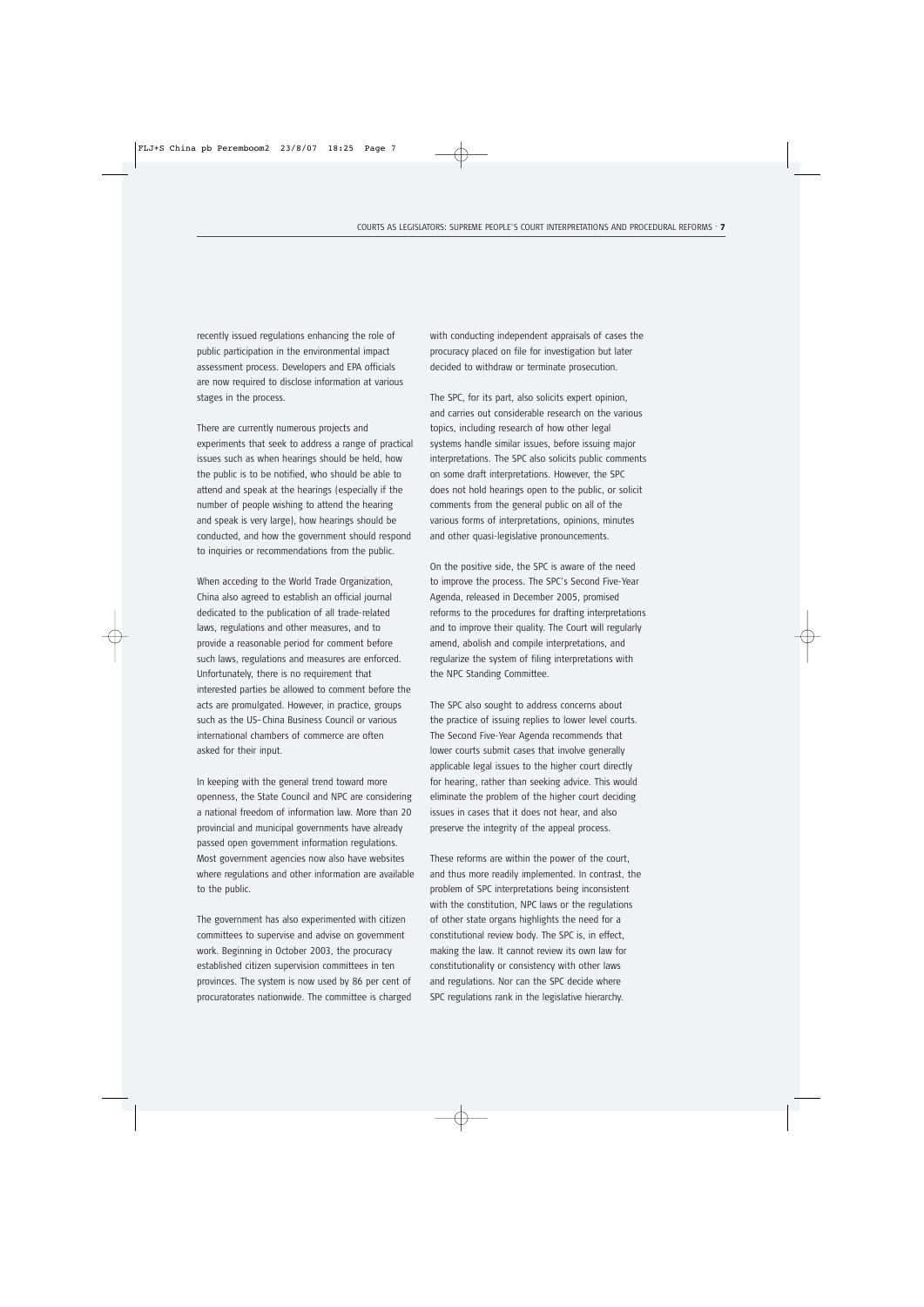#### *Conclusion and recommendations*

The need for a constitutional review body has been much debated in China. Some commentators suggest the SPC should be given the authority to conduct constitutional review. Some commentators feel the NPC Standing Committee should conduct constitutional review, as the constitution currently provides for. Most commentators feel that a separate constitutional review body is required. Most likely, such a body would be answerable to the NPC, on a similar level to the SPC, State Council and the SPP.

The creation of such a body is not within the power of the SPC. Nor is it likely to occur in the near future. Nevertheless, there is growing pressure to address the issue. In the meantime, more modest reforms to increase transparency and public participation are needed. The SPC should give teeth to the general reform recommendations in the Second Five-Year Agenda by promulgating detailed

rules for hearings and a notice and comment system that provide the general public with a greater say in the drafting of interpretations and other quasilegislative documents.

The SPC might also consider establishing consultative committees similar to those established by the SPP. The committees, which would include legal scholars as well as citizens, would monitor the drafting process, providing input where appropriate.

In addition, the committees could monitor other aspects of the work of the courts. They could be charged, for example, with conducting independent appraisals of cases where there have been allegations of impropriety. They could also investigate complaints about cases not being accepted or being delayed, look into allegations of torture or reliance on tainted evidence in criminal cases, and monitor disciplinary actions against judges charged with wrongdoing.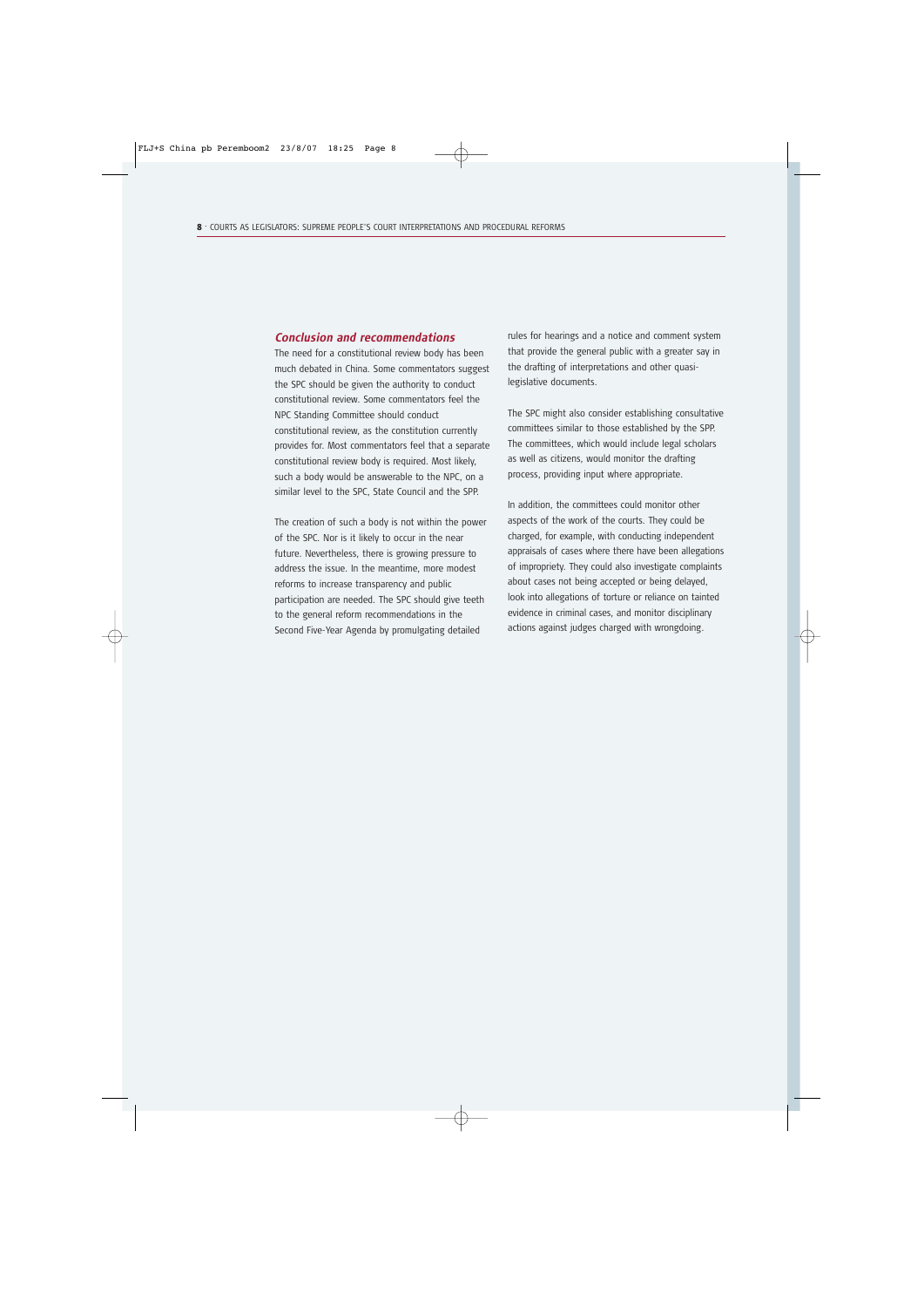